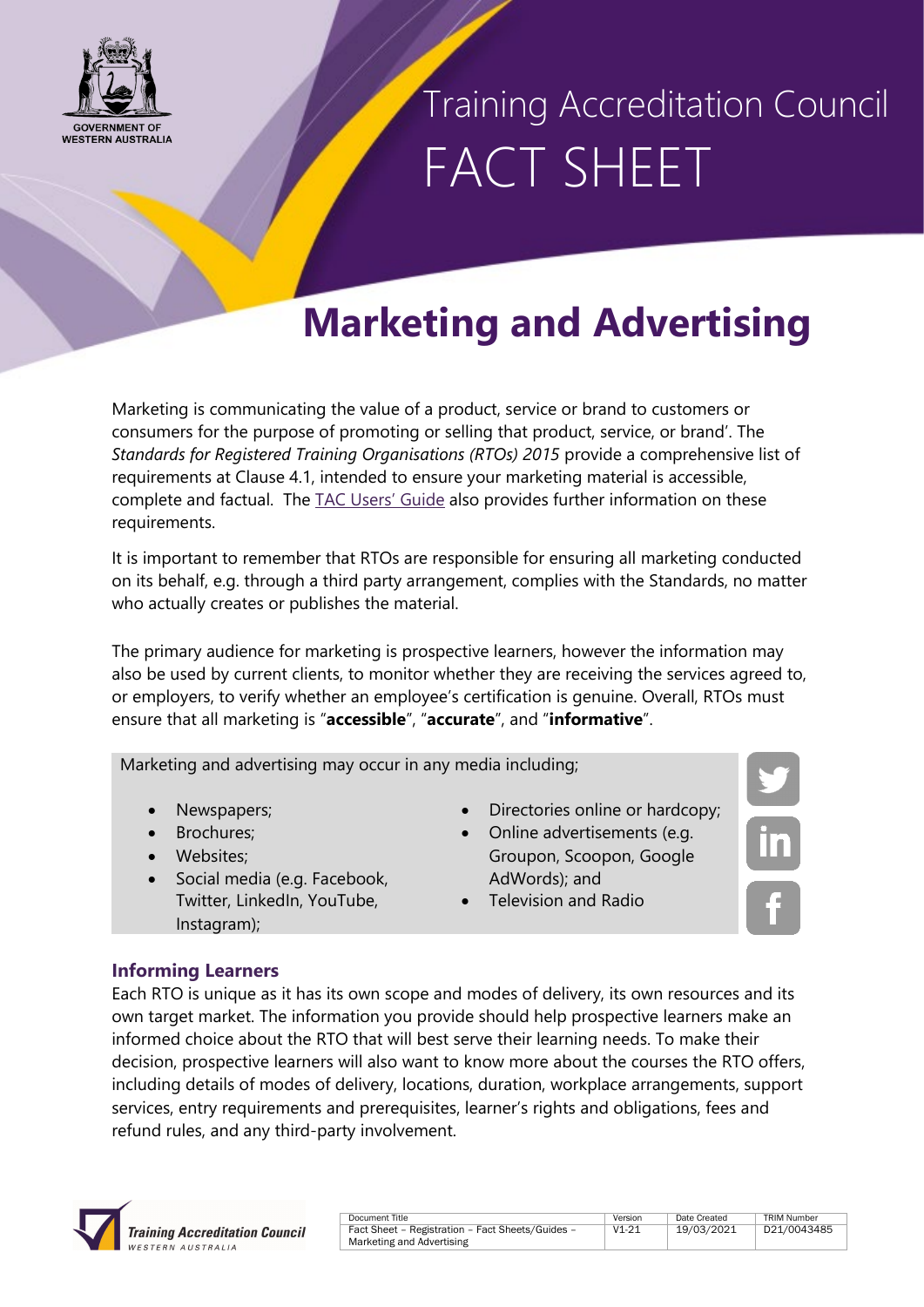Standard 5 outlines a number of specific requirements that must be provided to learners prior to enrolment or the commencement of training and assessment. In addition to the requirements under Standard 4, the following must also be captured:

- the estimated duration from commencement to completion for the training and/or assessment:
- the location for delivery of the products;
- details of any third party involved in the delivery of the product;
- any work placement arrangements;
- learning and other support services provided for the learner by the RTO;
- the RTO's responsibilities to the learner, including certification;
- the learner's rights including complaints and appeals and protections relating to third party arrangements;
- the learner's obligations, including repayment of financial support, obligations for subsidies, entry and participation requirements, and any equipment or material requirements, and, where appropriate; and
- fees, schedules of payment, and conditions relating to deposits and refunds.

Some RTOs may consider providing this information as part of their marketing and advertising or on their website.

While it is understood that marketing and advertising are mechanisms to attract potential clients, there must be enough information included to ensure that each learner can make an informed choice.

### **Common issues**

In 2017, TAC conducted a Marketing and Governance Strategic Review of all RTOs. This review found that the lowest levels of compliance were in relation to RTOs obtaining prior consent from people and other organisations for the use of images and information in marketing material, and the inclusion of RTO codes in marketing material as required. A copy of the Marketing and Governance review report is available on the TAC website.

Other areas which have been identified as being common issues for RTOs are:

| <b>Not including training</b><br>product code | RTOs need to ensure that great care is taken to ensure that courses<br>and qualifications are given their correct full titles and codes as they<br>appear on training.gov.au. Other names for courses cannot be used<br>as RTOs are providing nationally recognised courses. |
|-----------------------------------------------|------------------------------------------------------------------------------------------------------------------------------------------------------------------------------------------------------------------------------------------------------------------------------|
| <b>Not distinguishing</b>                     | Care needs to be taken to ensure that an RTO does not inadvertently                                                                                                                                                                                                          |
| between accredited                            | imply that one of their own in-house courses is nationally                                                                                                                                                                                                                   |
| and non-accredited                            | recognised, or that they are able to deliver nationally recognised                                                                                                                                                                                                           |
| training                                      | courses that they do not have on scope.                                                                                                                                                                                                                                      |
| <b>Not including RTO</b>                      | The RTO code enables the reader to verify the legitimacy of the                                                                                                                                                                                                              |
| <b>Code on all marketing</b>                  | organisation as an RTO.                                                                                                                                                                                                                                                      |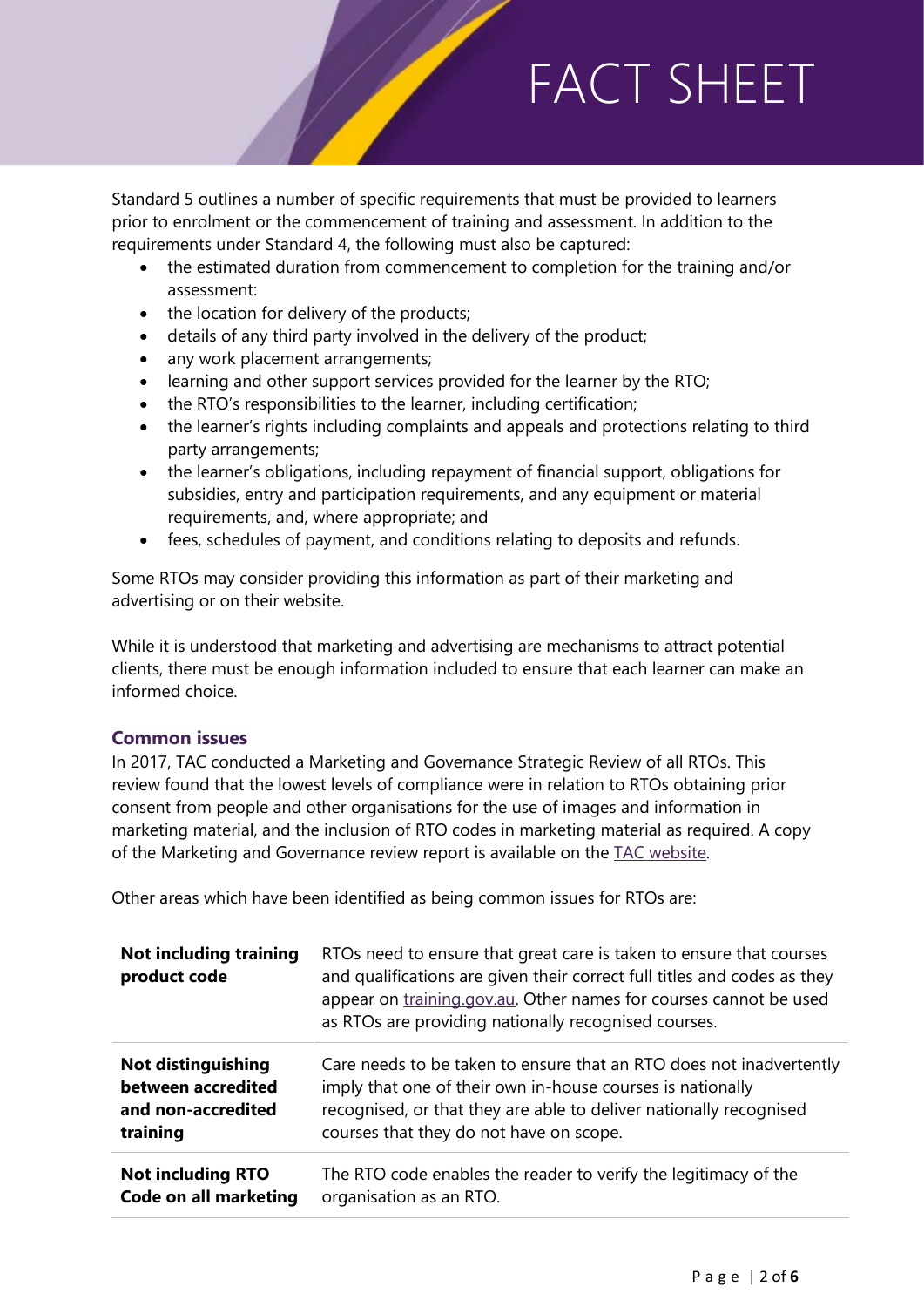| Not clearly identifying                                                           | RTOs may not be aware that they are ultimately responsible for the                                                                                                                                                                                                                                                                                                                                                                                                                                                       |
|-----------------------------------------------------------------------------------|--------------------------------------------------------------------------------------------------------------------------------------------------------------------------------------------------------------------------------------------------------------------------------------------------------------------------------------------------------------------------------------------------------------------------------------------------------------------------------------------------------------------------|
| partnership (3 <sup>rd</sup> Party)                                               | advertising of their products by 3rd party providers (Clauses 2.1, 2.3,                                                                                                                                                                                                                                                                                                                                                                                                                                                  |
| arrangements                                                                      | 2.4, Clauses 4.1e, 4.1f, Clauses 5.2b(iv), 5.2d(ii) and Clause 7.3.)                                                                                                                                                                                                                                                                                                                                                                                                                                                     |
| <b>Advertising training</b>                                                       | RTOs cannot pre-advertise courses or qualifications which are yet to                                                                                                                                                                                                                                                                                                                                                                                                                                                     |
| products that are not                                                             | be included on scope and are subject to an application for                                                                                                                                                                                                                                                                                                                                                                                                                                                               |
| on scope                                                                          | registration or an amendment to scope.                                                                                                                                                                                                                                                                                                                                                                                                                                                                                   |
| Not enough<br>information to<br>learners regarding<br>partnership<br>arrangements | There have been instances where people have received certificates in<br>the mail from an organisation unknown to them. They had<br>undertaken training through the arrangements of a 3 <sup>rd</sup> party but had<br>never been informed that there was a nationally recognised RTO<br>overseeing the training services being provided. Part of the function<br>of Standard 4 and 5 is to ensure that prospective and current<br>learners are fully aware of the host RTO, their rights and its<br>obligations to them. |

### **Clause 4.1**

Under Clause 4.1 of the Standards, RTOs must include the following on all advertising or marketing, including when this occurs on the RTO's behalf. Clause 4.1 outlines:

- Only advertise what is on the RTO's scope of registration. This includes superseded training products that are in the 12-month transition period. RTOs cannot pre-advertise courses or qualifications which are yet to be included on scope even if they are going through the application process;
- Include the RTO's registration code on all marketing and advertising;
- When referring to a training product, always include the code and title as published on [training.gov.au;](https://training.gov.au/Home/Tga)
- Use the TAC and NRT logo in accordance with Schedule 4 of the Standards and the guidelines available in the [TAC, NRT and AQF](https://tac.wa.gov.au/Pages/TAC%2c-NRT-and-AQF-Logos.aspx) Logos Fact Sheet;
- Clearly outline when you are delivering training and assessment on behalf of another RTO. You must include that RTO's code and meet all the requirements of Clause 4.1;
- Distinguish in marketing and advertising if a third party is delivering training and assessment on your behalf. It is your RTO's responsibility to ensure that any marketing and advertising conducted on your behalf meets all the requirements of Clause 4.1;
- If a third party is recruiting on your behalf, make sure this is clear;
- Clearly distinguish between nationally recognised training and assessment from any other training or assessment being delivered;
- Only refer to another person or organisation if written consent has been obtained. This could include business or government organisation logos and feedback from students;
- Not guarantee that: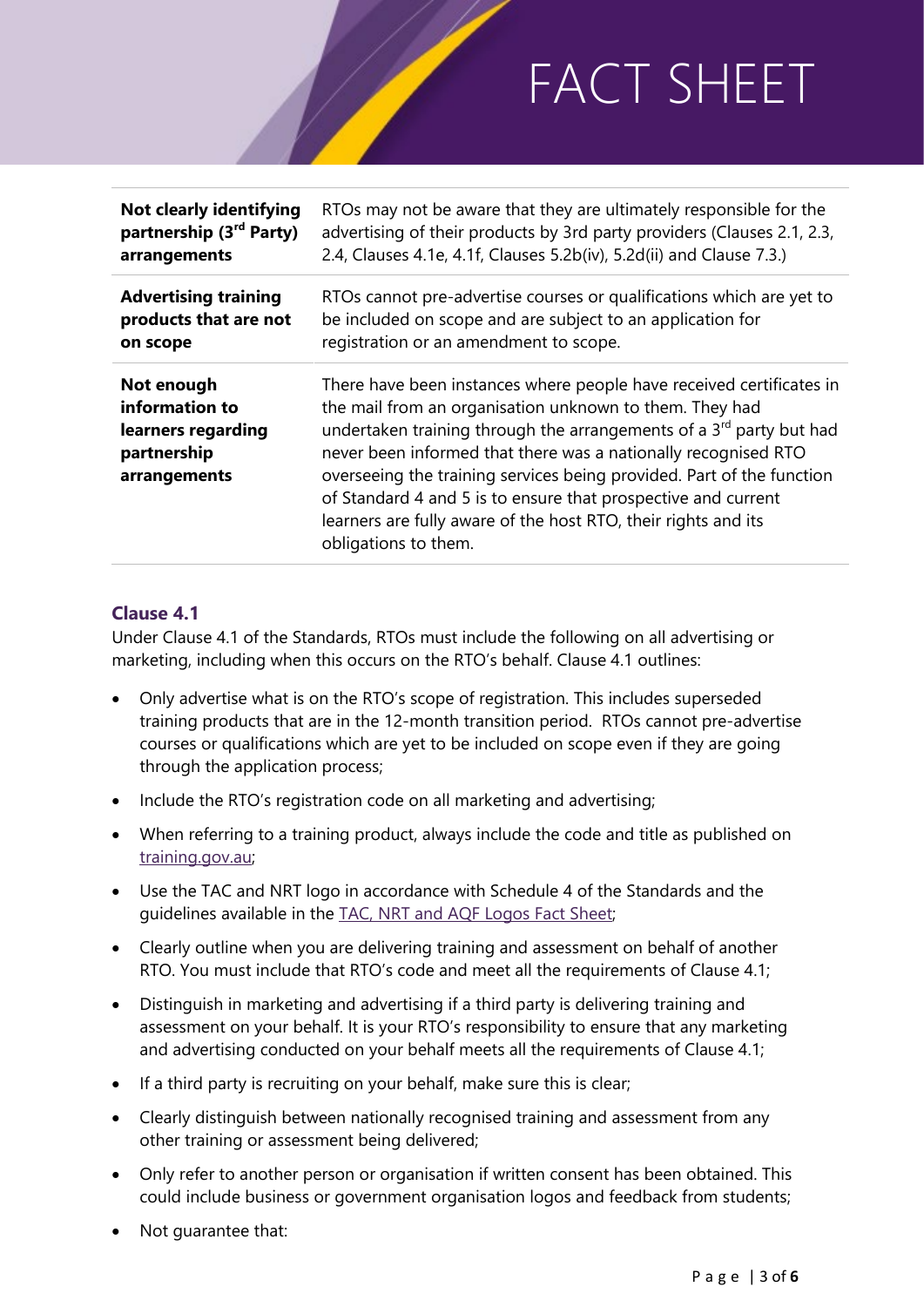- o A learner will successfully complete a training product
- o A training product can be completed in a manner which does not meet the requirements of Clause 1.1 and 1.2; or
- o A learner will obtain a particular employment outcome where it is outside of the RTO's control.
- Clearly include details about any VET Student Loans, government-funded subsidy or other financial support associated with the RTO's provision of training and assessment, including details about debts the learners will incur, and how those debts will be repaid; and
- Only state that a training product you deliver will enable learners to obtain a licensed or regulated outcome where this has been confirmed by the industry regulator in the jurisdiction of the advertisement and/or training and assessment.

### **Marketing by other parties**

RTOs must ensure that any marketing undertaken by a third party meets the requirements of Clause 4.1. It must be made clear that a third party is recruiting prospective learners on behalf of your RTO. If any additional services such as training and assessment are also being provided by a third party, this must be clear. Please see the Third-party Arrangements Fact [Sheet](https://tac.wa.gov.au/Pages/Third-Party-Arrangements.aspx) for further information.

#### **Marketing and government-funded subsidies**

Where learners would be accessing VET Student Loans or any other government loan or subsidy, the RTO must provide details of the arrangement. This includes details of:

- Any cost associated (including interest of similar costs), and
- Any debt that will be incurred.

RTOs must also provide details of any loss of entitlement that may occur as a learner undertakes a course with the RTO. This includes information about limited entitlement schemes (where learners are only able to access one course or there are restrictions on what courses may be subsidised after a learner completes their study at the RTO).

### **TAC, NRT and AQF Logos**

RTOs are able to use the Training Accreditation Council, Nationally Recognised Training and Australian Qualifications Framework logos in their marketing. However these logos must only be used in accordance with their guidelines available in Schedule 4 of the Standards or in the [TAC, NRT and AQF Logos Fact Sheet.](https://tac.wa.gov.au/Pages/TAC%2c-NRT-and-AQF-Logos.aspx)

#### **Demonstrating Compliance**

In consideration of Standards 4 and 5, the Auditor will be looking for evidence of the following:

#### **Print Based Marketing**

- With printed advertising and marketing material, ensure that the RTO code is visible.
- Include the NRT and TAC logo **only** when you are advertising a training product that is on your scope of registration.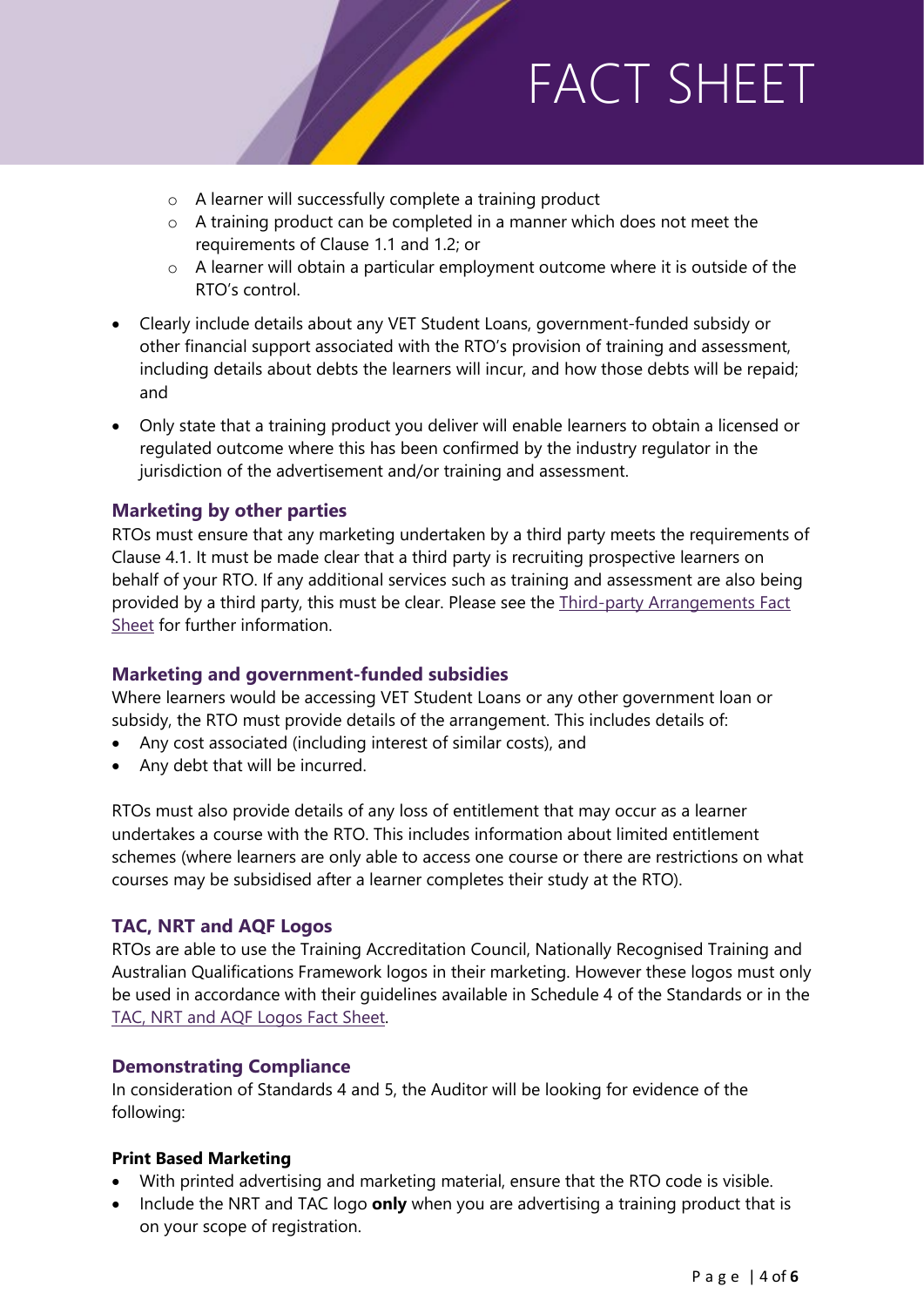### **Marketing Online**

As with print based marketing, all marketing must be able to demonstrate compliance with Standard 4.

#### **Websites**

- Your RTO code needs to be easily identifiable. It may be useful to include your RTO code in the website header or footer to ensure that your RTO code is prominent on every webpage.
- On any page that references a training product, the code and title of that training product (as published on training.gov.au) must be used.
- Keep your website up to date. Your RTO may only advertise non-current training products while the product remains on your scope of registration.
- Only include the NRT and TAC logo in association with a training product that is registered on your scope of registration.
- If you use images of staff and/or students, you must have written consent from the person to use the image.

#### **Social media—Facebook, Twitter, LinkedIn, YouTube, Instagram**

- Social media pages must include your RTO code.
- Communication on social media, such as posts/tweets, must include your RTO code
- Replies to comments made in response to these communications do not require your RTO code.
- Where advertising on social media referencing a specific training product, you must include the code and title of that training product (as published on training.gov.au).
- Your RTO may use the name and registration code as the name of your social media page. This may be beneficial where advertising mechanisms have word limits.
- If you use images of staff and/or students, you must have written consent from the person to use the image.

#### **Online directories—Yellow Pages, TrueLocal**

Your RTO code must be included in your RTO's directory listing.

#### **Online advertisements—Google AdWords, Groupon, Scoupon**

- Ensure that your RTO code is included.
- In order to keep the number of adwords to a minimum, RTO's may choose to have a general advertisement with their RTO code, industry area of training and website address.
- Any specific references to training products must include the title and code of the training product as published on training.gov.au.

#### **Television/radio**

- Television and radio advertising must include your RTO code. This can be included as a disclaimer at the end of the advertisement.
- If a student is speaking on behalf of the RTO, written consent must be obtained from the student prior to publishing the advertisement.